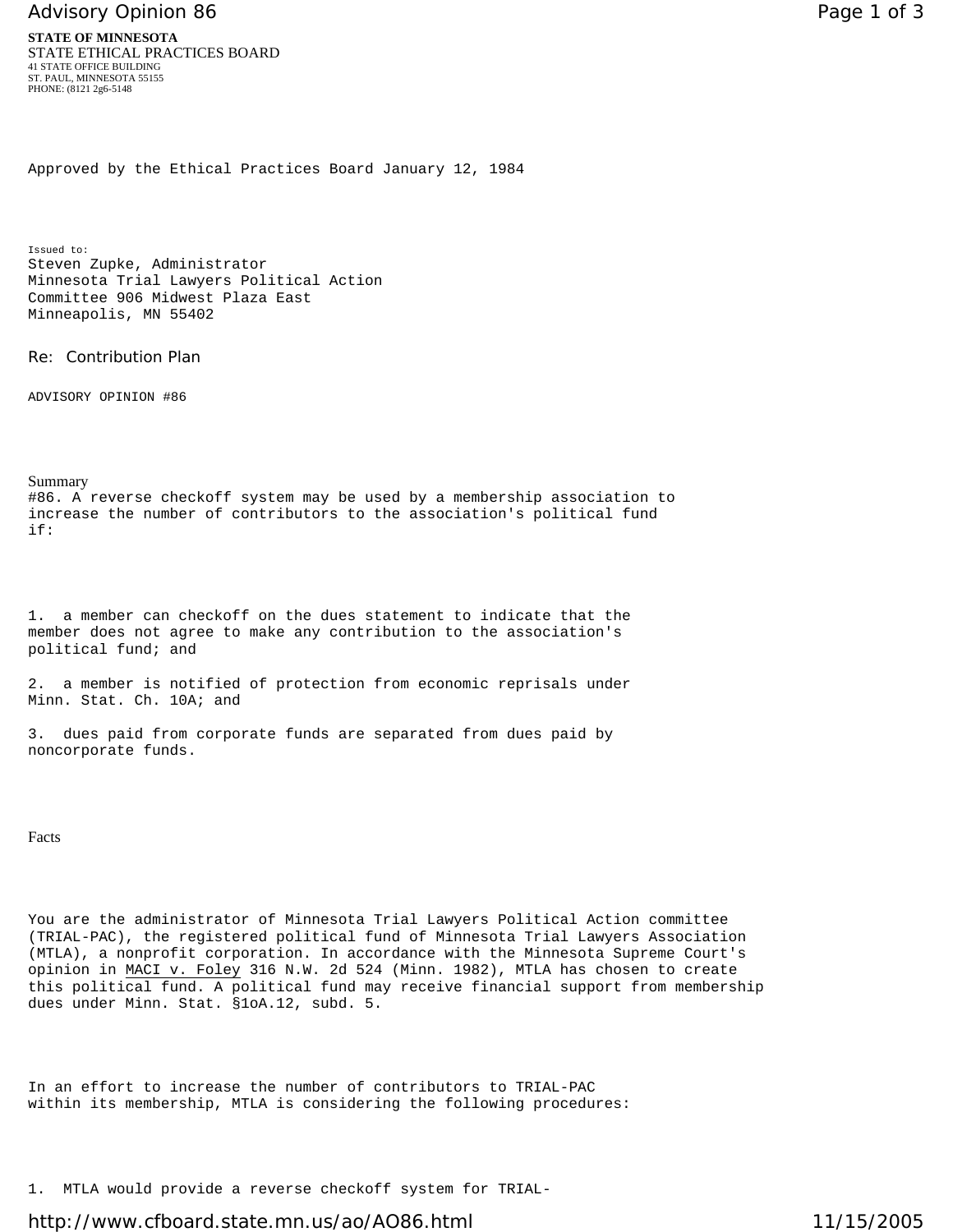PAC contributions on MTLA's annual membership dues.

2. Under this system the amount of dues paid by each member would remain the same, however a predetermined portion of each member's dues would be directed to TRIAL-PAC unless the member declines.

3. MTLA would establish a separate trust account for the purpose of screening all membership payments to ensure that no corporate money enters the political fund. Members whose dues are paid by employer-corporations would be asked to enclose a personal check for TRIAL-PAC, unless they exercise their option and decline participation in the political fund.

You ask the Board to determine whether the reverse checkoff system which MTLA is considering is permitted under Minn. Stat. Ch. 10A.

## OPINION

Since Minn. Stat. Ch. 10A does not preclude the deposit of members' dues in an association's political fund, Minnesota Trial Lawyers Association may use a dues checkoff plan on membership dues to increase the number of contributors to its political fund.

However, MTLA's reverse checkoff plan must:

1. offer each member the opportunity to decide whether a predetermined amount of the member's annual dues will be directed to MTLA's political fund, TRIAL-PAC; and

2. provide notice to each member that the member is protected against economic reprisals under Minn. Stat. §10A.20, subd. 11, which provides, in part

"No person or association shall engage in economic reprisals or threaten loss of employment or physical coercion against any person or association because of that person's or association's political contributions or political activity. .. ."; and

3. separate membership dues paid by corporations from membership dues which are paid by individuals from noncorporate funds.